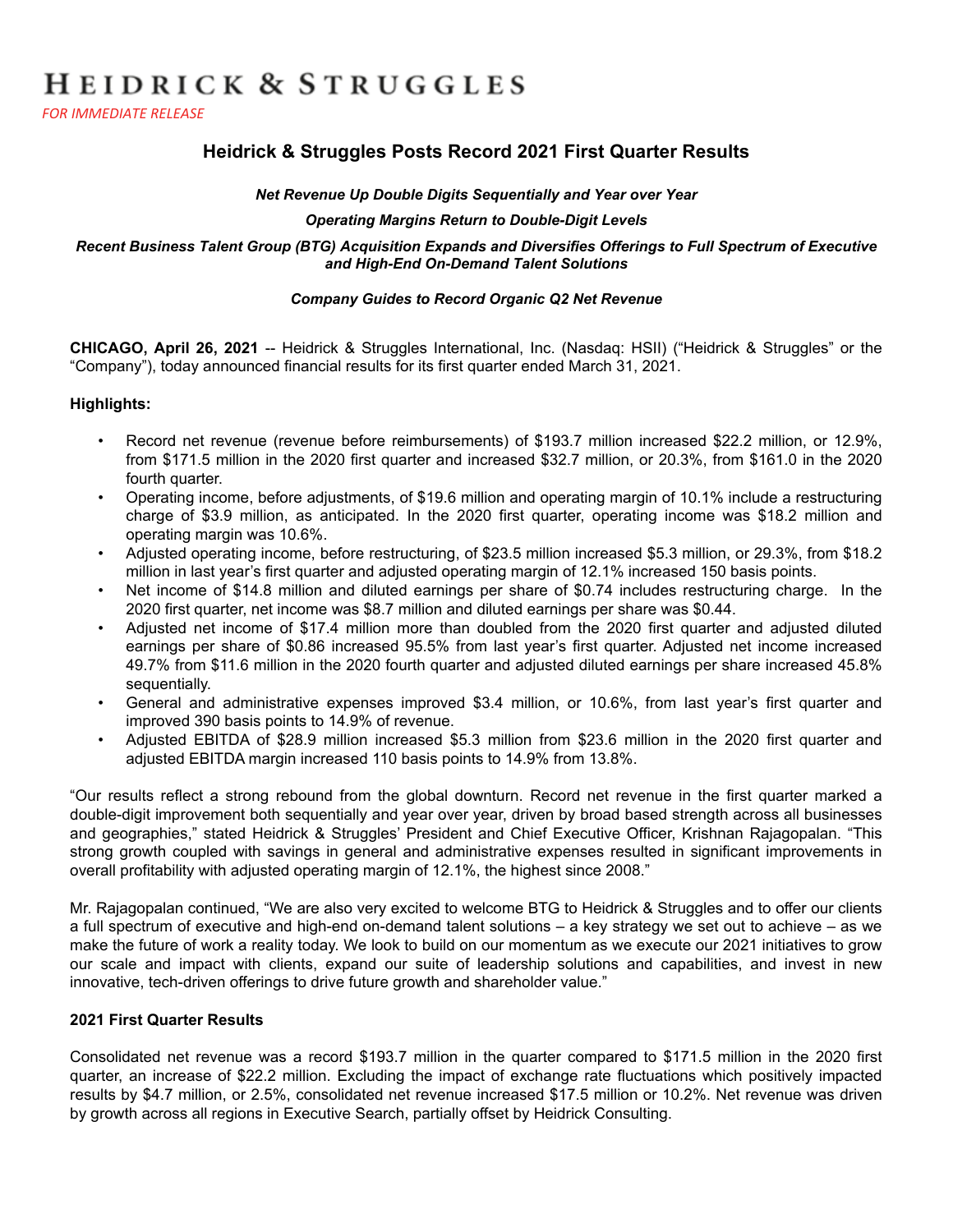Executive Search net revenue increased 15.5%, or \$24.2 million, to \$179.6 million compared to \$155.5 million in the 2020 first quarter. Excluding the impact of exchange rate fluctuations which positively impacted results by \$4.3 million, or 2.4%, Executive Search net revenue increased \$19.9 million. Net revenue increased 16.2% in the Americas (increased 16.5% on a constant currency basis), increased 13.8% in Europe (increased 4.8% on a constant currency basis) and increased 15.4% in Asia Pacific (increased 8.2% on a constant currency basis). Growth in the Healthcare & Life Sciences, Industrial, Financial Services and Global Technology Services practices was offset by reductions in the other industry practices.

There were 373 Executive Search consultants at March 31, 2021 compared to 396 at March 31, 2020 and 361 at December 31, 2020. Productivity, as measured by annualized Executive Search net revenue per consultant, was \$1.9 million compared to \$1.6 million in the 2020 first quarter. The average revenue per executive search was \$112,900 compared to \$118,600 in the 2020 first quarter, while the number of confirmed searches reached a new record for the Company and increased 21.4% compared to the year-ago period.

Heidrick Consulting net revenue was \$14.0 million compared to \$16.0 million in the 2020 first quarter, a decrease of \$2.0 million. Excluding the impact from exchange rate fluctuations which positively impacted revenue by \$0.4 million, or 3.0%, Heidrick Consulting net revenue decreased \$2.4 million. There were 64 Heidrick Consulting consultants at March 31, 2021 compared to 70 at March 31, 2020 and 65 at December 31, 2020.

Consolidated salaries and benefits expense increased by 16.7%, or \$20.3 million, to \$141.4 million from \$121.1 million in the 2020 first quarter. Fixed compensation expense increased by \$0.2 million primarily due to increases in the deferred compensation plan partially offset by decreases in base salaries and payroll taxes and lower talent acquisition and retention costs. Variable compensation increased \$20.1 million, primarily due to the record revenue performance in the quarter. Salaries and benefits expense was 73.0% of net revenue for the quarter compared to 70.6% in the 2020 first quarter and 75.0% in the 2020 fourth quarter.

General and administrative expenses decreased by 10.6%, or \$3.4 million, to \$28.8 million from \$32.2 million in the 2020 first quarter, primarily due to office occupancy and travel and entertainment partially offset by increases in professional services, bad debt and the use of external third-party consultants. As a percentage of net revenue, general and administrative expenses were 14.9% compared to 18.8% in the 2020 first quarter and 17.0% in the 2020 fourth quarter.

The Company recorded a restructuring charge of \$3.9 million in the 2021 first quarter primarily related to the timing of office closures associated with the Company's real estate strategy. Including this charge, operating income was \$19.6 million compared to \$18.2 million in the 2020 first quarter. Operating margin was 10.1% in the 2021 first quarter compared to 10.6% in the 2020 first quarter. Excluding the restructuring charge, adjusted operating income was \$23.5 million and adjusted operating margin was 12.1%.

Other non-operating income, net, was \$3.1 million compared to \$4.4 million of expense in the 2020 first quarter. The additional income is due to a \$1.7 million gain on warrants received in exchange for executive search services performed in prior periods and a \$1.0 million gain on the Company's deferred compensation plan. Investments, including those held in the Company's deferred compensation plan, are recorded at fair value, which improved significantly during the three months ended March 31, 2021.

Net income in the 2021 first quarter was \$14.8 million and diluted earnings per share was \$0.74 with an effective tax rate of 34.9%. This compares to net income of \$8.7 million and diluted earnings per share of \$0.44 with an effective tax rate of 39.8% in last year's first quarter. Excluding the previously mentioned restructuring charge, adjusted net income was \$17.4 million and adjusted diluted earnings per share was \$0.86.

Net cash used by operating activities was \$142.6 million in the 2021 first quarter compared to \$165.6 million in the 2020 first quarter. Cash, cash equivalents and marketable securities, net of debt, at March 31, 2021 were \$184.1 million, compared to \$336.5 million at December 31, 2020, and \$151.0 million at March 31, 2020. The Company's cash position typically builds throughout the year as employee bonuses are accrued, mostly to be paid out in the first quarter.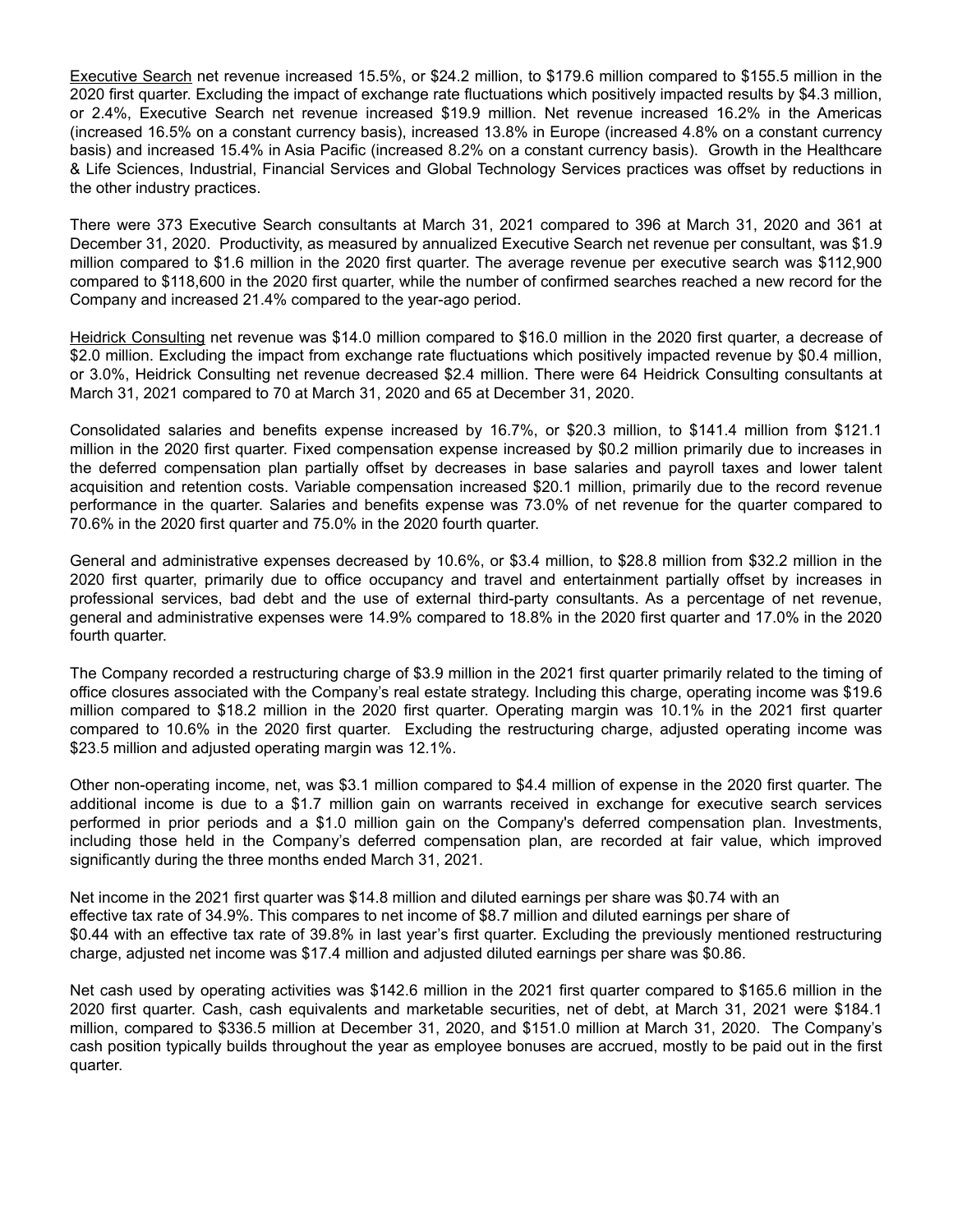#### **Acquisition of Business Talent Group**

On April 1, 2021, the Company acquired BTG a leading marketplace for high-end independent talent on- demand. The acquisition builds on a successful two-year exclusive collaboration with BTG that began in 2019. BTG, which generated revenue of approximately \$50 million in 2020, was acquired for an initial consideration of \$32.6 million paid in the 2021 second quarter with an anticipated future payment in 2023, subject to the achievement of certain agreed upon financial performance targets. With this acquisition, Heidrick & Struggles is the first global leadership advisory firm to offer the full spectrum of executive and high-end talent solutions – from on-demand, independent professionals to interim executives to permanent placements – together with its consulting services.

#### **Dividend**

The Board of Directors has declared a 2021 second quarter cash dividend of \$0.15 per share payable on May 21, 2021 to shareholders of record at the close of business on May 7, 2021.

#### **2021 Second Quarter Outlook**

The Company expects 2021 second quarter consolidated net revenue of between \$215 million and \$225 million, while acknowledging the continued fluidity of the COVID-19 pandemic that may impact quarterly results. In addition, this outlook is based on the average currency rates in March 2021 and reflects, among other factors, management's assumptions for the anticipated volume of new Executive Search confirmations, Heidrick Consulting assignments, BTG projects and the current backlog, consultant productivity, consultant retention, and the seasonality of its business.

#### **Quarterly Conference Call**

Heidrick & Struggles will host a conference call to review its 2021 first quarter results today, April 26 at 5:00 pm Eastern Time. Participants may access the Company's call and supporting slides through its website at www.heidrick.com or by dialing (866) 211-4120, conference ID# 5127357. For those unable to participate on the live call, a webcast and copy of the slides will be archived at www.heidrick.com and available for up to 30 days following the investor call.

#### **About Heidrick & Struggles International, Inc.**

Heidrick & Struggles (Nasdaq: HSII) is a premier provider of global leadership advisory and on-demand talent solutions, serving the senior-level talent and consulting needs of the world's top organizations. In our role as trusted leadership advisors, we partner with our clients to develop future-ready leaders and organizations, bringing together our services and offerings in executive search, diversity and inclusion, leadership assessment and development, organization and team acceleration, culture shaping and on-demand, independent talent solutions. Heidrick & Struggles pioneered the profession of executive search more than 65 years ago. Today, the firm provides integrated talent and human capital solutions to help our clients change the world, one leadership team at a time.® www.heidrick.com

#### **Non-GAAP Financial Measures**

To supplement the financial results presented in accordance with generally accepted accounting principles in the United States ("GAAP"), Heidrick & Struggles presents certain non-GAAP financial measures. A "non-GAAP financial measure" is defined as a numerical measure of a company's financial performance that excludes or includes amounts different than the most directly comparable measure calculated and presented in accordance with GAAP in the statements of comprehensive income, balance sheets or statements of cash flow of the Company. Pursuant to the requirements of Regulation G, this earnings release contains the most directly comparable GAAP financial measure to the non-GAAP financial measure.

The non-GAAP financial measures used within this earnings release are adjusted operating income, adjusted operating income margin, adjusted net income, adjusted basic and diluted earnings per share, adjusted effective tax rate, adjusted EBITDA, adjusted EBITDA margin and impacts of foreign currency on current period results using prior period translation rates. These measures are presented because management uses this information to monitor and evaluate financial results and trends. Management believes this information is also useful for investors.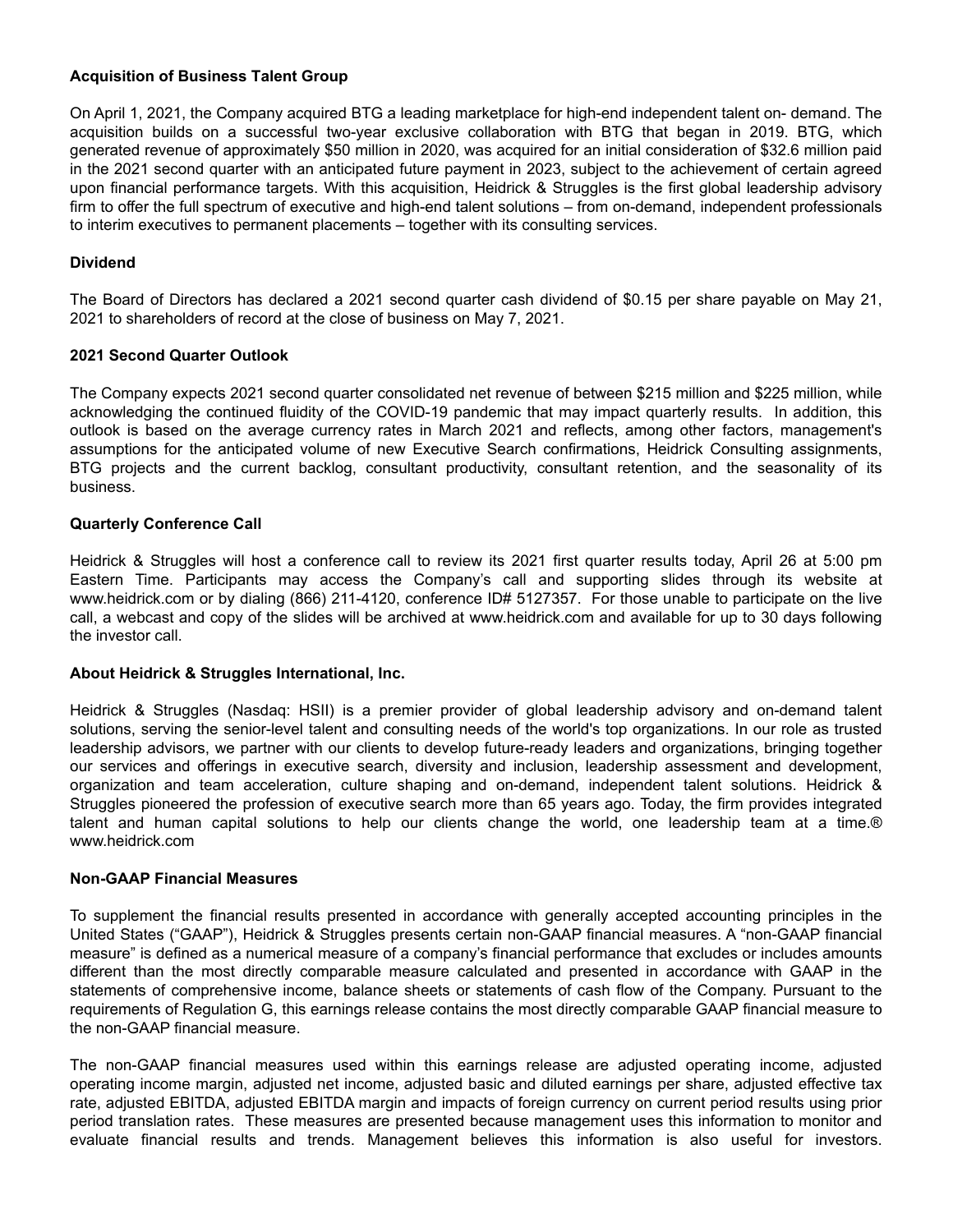Reconciliations of these non-GAAP financial measures with the most directly comparable measures calculated and presented in accordance with GAAP are provided as schedules attached to this release.

Adjusted operating income reflects the exclusion of restructuring charges.

Adjusted operating income margin refers to adjusted operating income as a percentage of net revenue in the same period.

Adjusted net income and adjusted diluted earnings per share reflect the exclusion of restructuring charges, net of tax.

Adjusted effective tax rate reflects the exclusion of restructuring charges, net of tax.

Adjusted EBITDA refers to earnings before interest, taxes, depreciation, intangible amortization, equity-settled stock compensation expense, contingent compensation related to acquisitions, restructuring charges and other nonoperating income (expense).

Adjusted EBITDA margin refers to adjusted EBITDA as a percentage of net revenue in the same period.

The Company evaluates its results of operations on both an as reported and a constant currency basis. The constant currency presentation is a non-GAAP financial measure, which excludes the impact of fluctuations in foreign currency exchange rates. The Company believes providing constant currency information provides valuable supplemental information regarding its results of operations, consistent with how it evaluates its performance. The Company calculates constant currency percentages by converting its financial results in a local currency for a period using the average exchange rate for the prior period to which it is comparing. This calculation may differ from similarly-titled measures used by other companies.

#### **Safe Harbor Statement**

This press release contains forward-looking statements. The forward-looking statements are based on current expectations, estimates, forecasts and projections about the industry in which we operate and management's beliefs and assumptions. Forward-looking statements may be identified by the use of words such as "expects," "anticipates," "intends," "plans," "believes," "seeks," "estimates," "projects," "forecasts," and similar expressions. Forward-looking statements are not guarantees of future performance and involve certain known and unknown risks, uncertainties and assumptions that are difficult to predict. Actual outcomes and results may differ materially from what is expressed, forecasted or implied in the forward-looking statements. Factors that may affect the outcome of the forward-looking statements include, among other things, the impacts, direct and indirect, of the COVID‑19 pandemic on our business, our consultants and employees, and the overall economy; leadership changes, our ability to attract, integrate, develop, manage and retain qualified consultants and senior leaders; our ability to prevent our consultants from taking our clients with them to another firm; our ability to maintain our professional reputation and brand name; the fact that our net revenue may be affected by adverse economic conditions; our clients' ability to restrict us from recruiting their employees; the aggressive competition we face; our heavy reliance on information management systems; the fact that we face the risk of liability in the services we perform; the fact that data security, data privacy and data protection laws and other evolving regulations and cross-border data transfer restrictions may limit the use of our services and adversely affect our business; social, political, regulatory and legal risks in markets where we operate; the impact of foreign currency exchange rate fluctuations; the fact that we may not be able to align our cost structure with net revenue; unfavorable tax law changes and tax authority rulings; our ability to realize our tax losses; the timing of the establishment or reversal of valuation allowance on deferred tax assets; any impairment of our goodwill, other intangible assets and other long-lived assets; our ability to execute and integrate future acquisitions; the fact that we have anti-takeover provisions that make an acquisition of us difficult and expensive; our ability to access additional credit; and the increased cybersecurity requirements, vulnerabilities, threats and more sophisticated and targeted cyber-related attacks that could pose a risk to our systems, networks, solutions, services and data. For more information on the factors that could affect the outcome of forward-looking statements, refer to our most recent Annual Report on Form 10-K under "Risk Factors" in Item 1A and as indicated in our other filings with the SEC. We undertake no obligation to update publicly any forward-looking statements, whether as a result of new information, future events or otherwise.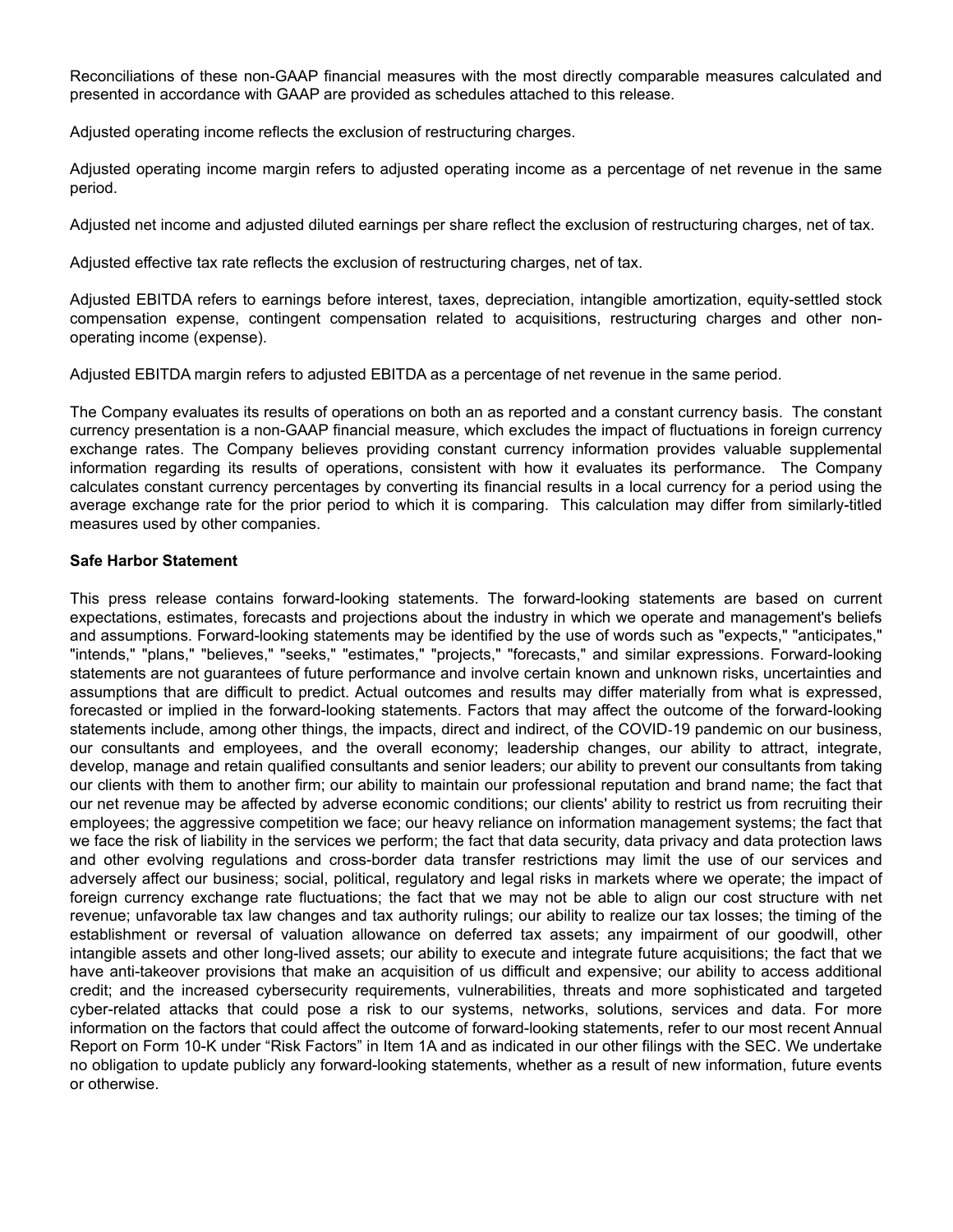#### **Contacts:**

# **Investors & Analysts:**

Suzanne Rosenberg - Vice President, Investor Relations +1 212 551 0554, srosenberg@heidrick.com

## **Media:**

Nina Chang – Vice President, Corporate Communications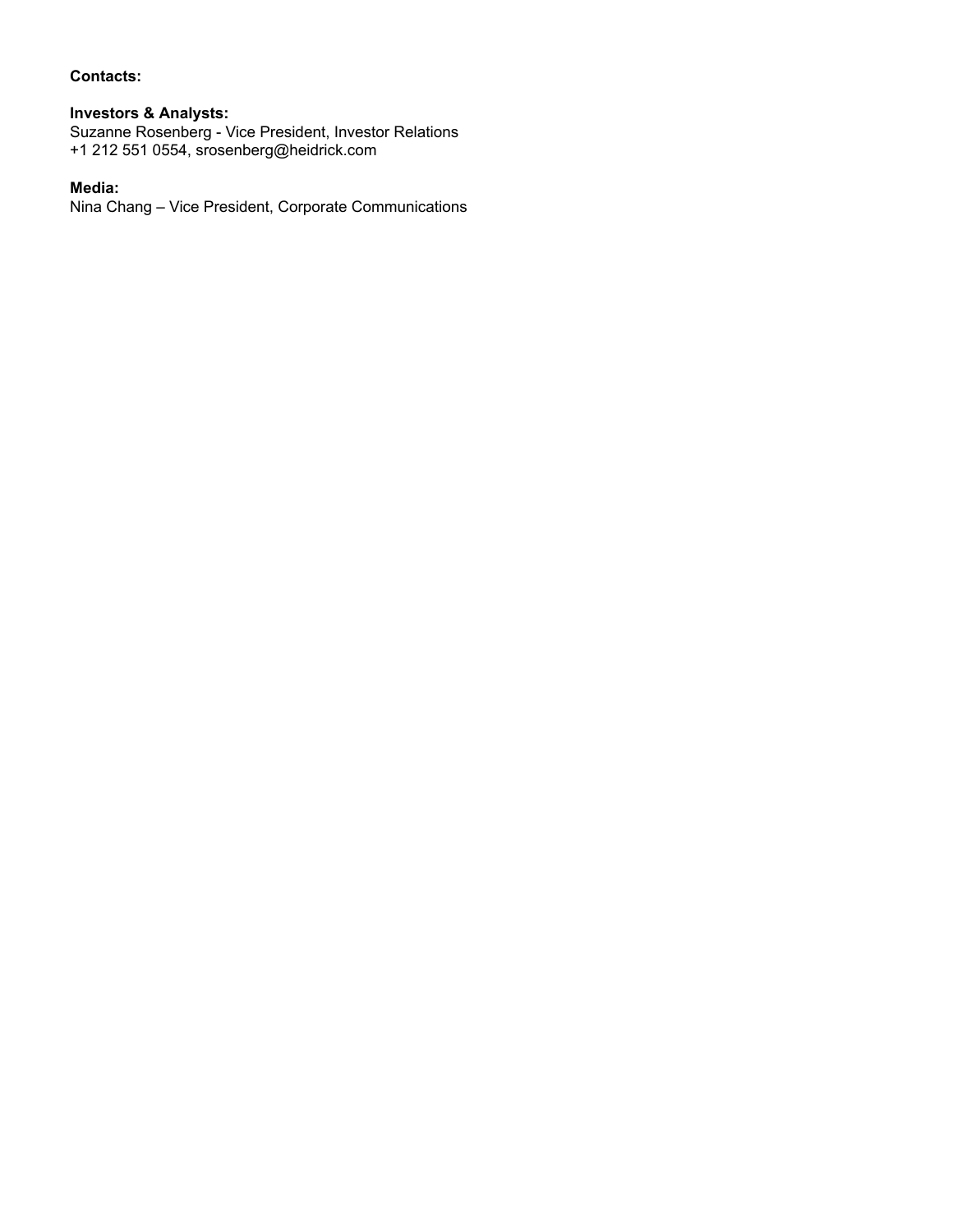# **Heidrick & Struggles Consolidated Statements of Comprehensive Income** (In thousands, except per share amounts)

(Unaudited)

|                                                           |    | <b>Three Months Ended</b><br>March 31, |             |          |              |            |
|-----------------------------------------------------------|----|----------------------------------------|-------------|----------|--------------|------------|
|                                                           |    | 2021                                   |             | 2020     | \$ Change    | % Change   |
| Revenue                                                   |    |                                        |             |          |              |            |
| Revenue before reimbursements (net revenue)               | S  | 193,656                                | \$          | 171,481  | \$<br>22,175 | 12.9 %     |
| Reimbursements                                            |    | 1,075                                  |             | 3,366    | (2,291)      | $(68.1)\%$ |
| Total revenue                                             |    | 194,731                                |             | 174,847  | 19,884       | $11.4\%$   |
| <b>Operating expenses</b>                                 |    |                                        |             |          |              |            |
| Salaries and benefits                                     |    | 141,363                                |             | 121,089  | 20,274       | 16.7 %     |
| General and administrative expenses                       |    | 28,824                                 |             | 32,240   | (3, 416)     | $(10.6)\%$ |
| Restructuring charges                                     |    | 3,861                                  |             |          | 3,861        | <b>NM</b>  |
| Reimbursed expenses                                       |    | 1,075                                  |             | 3,366    | (2,291)      | $(68.1)\%$ |
| Total operating expenses                                  |    | 175,123                                |             | 156,695  | 18,428       | $11.8\%$   |
| <b>Operating income</b>                                   |    | 19,608                                 |             | 18,152   | 1,456        | 8.0%       |
| Non-operating income (expense)                            |    |                                        |             |          |              |            |
| Interest, net                                             |    | 82                                     |             | 679      |              |            |
| Other, net                                                |    | 3,082                                  |             | (4, 435) |              |            |
| Net non-operating income (expense)                        |    | 3,164                                  |             | (3,756)  |              |            |
| Income before income taxes                                |    | 22,772                                 |             | 14,396   |              |            |
| Provision for income taxes                                |    | 7,940                                  |             | 5,730    |              |            |
| Net income                                                |    | 14,832                                 |             | 8,666    |              |            |
| Other comprehensive loss, net of tax                      |    | (693)                                  |             | (3,746)  |              |            |
| <b>Comprehensive income</b>                               |    | 14,139                                 | $\mathbb S$ | 4,920    |              |            |
| Weighted-average common shares outstanding                |    |                                        |             |          |              |            |
| Basic                                                     |    | 19,387                                 |             | 19,192   |              |            |
| Diluted                                                   |    | 20,171                                 |             | 19,776   |              |            |
| Earnings per common share                                 |    |                                        |             |          |              |            |
| <b>Basic</b>                                              | \$ | 0.77                                   | \$          | 0.45     |              |            |
| Diluted                                                   | \$ | 0.74                                   | \$          | 0.44     |              |            |
| Salaries and benefits as a % of net revenue               |    | 73.0 %                                 |             | 70.6 %   |              |            |
| General and administrative expenses as a % of net revenue |    | 14.9 %                                 |             | 18.8 %   |              |            |
| Operating margin                                          |    | $10.1 \%$                              |             | 10.6 %   |              |            |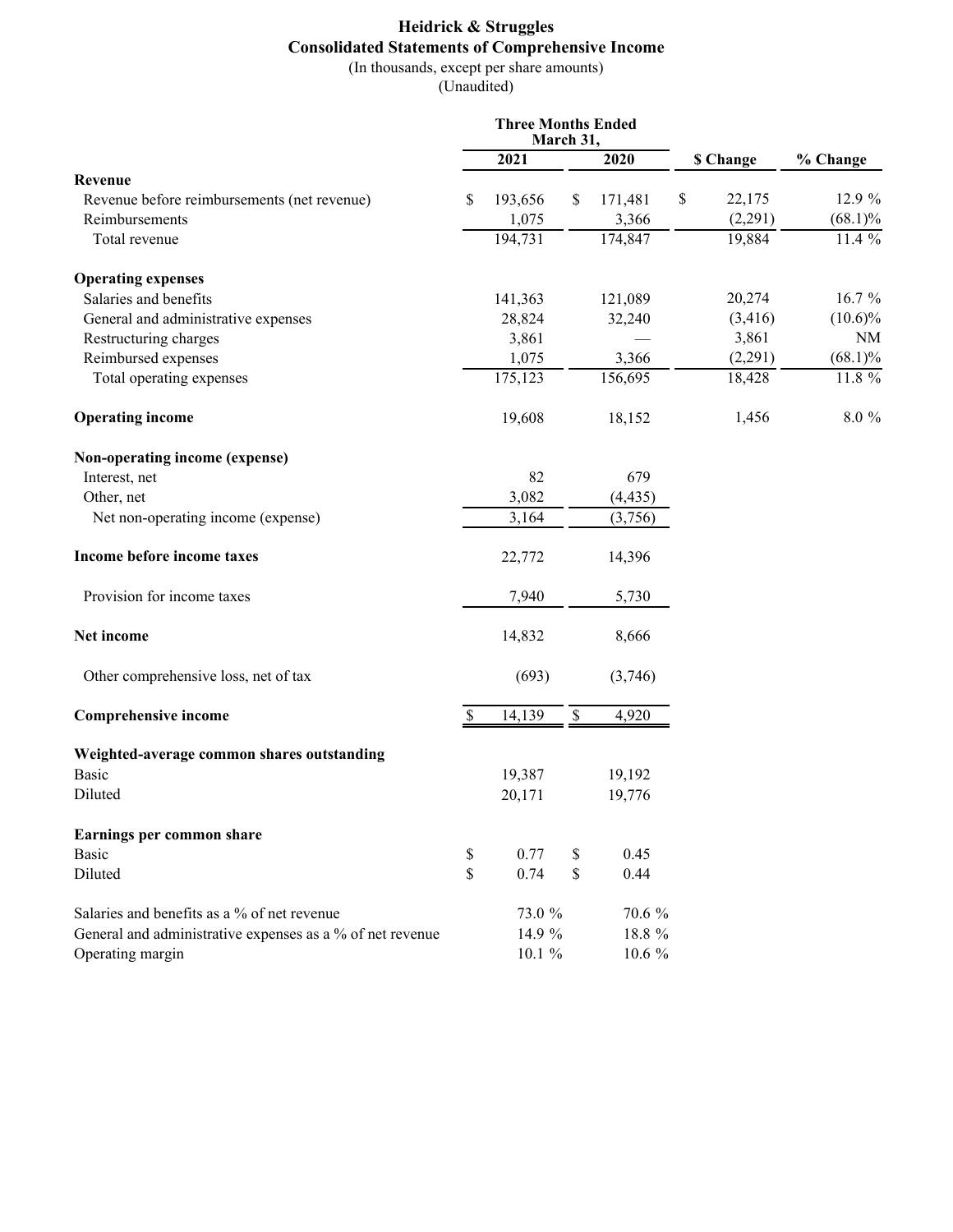# **Heidrick & Struggles International Inc.**

#### **Segment Information**

(In thousands)

(Unaudited)

| $\frac{0}{0}$<br>2021<br>2020<br>Margin <sup>1</sup><br>Margin <sup>1</sup><br>2021<br>2020<br><b>\$ Change</b><br>Change<br><b>Revenue</b><br><b>Executive Search</b><br>16.2 %<br>Americas<br>\$116,506<br>\$100,301<br>16,205<br>S<br>13.8 %<br>Europe<br>4,561<br>37,643<br>33,082<br>15.4 %<br>Asia Pacific<br>25,469<br>3,399<br>22,070<br>$15.5\%$<br><b>Total Executive Search</b><br>24,165<br>179,618<br>155,453<br><b>Heidrick Consulting</b><br>$(12.4)\%$<br>14,038<br>16,028<br>(1,990)<br>12.9%<br>Revenue before reimbursements (net revenue)<br>193,656<br>171,481<br>22,175<br>Reimbursements<br>$(68.1)\%$<br>1,075<br>3,366<br>(2,291)<br>11.4%<br>Total revenue<br>194,731<br>\$174,847<br>19,884<br>-S<br><b>Operating income (loss)</b><br><b>Executive Search</b><br>Americas <sup>2</sup><br>$22.5\%$<br>25.7 %<br>$2.0 \%$<br>26,256<br>25,732<br>524<br>\$<br><sup>S</sup><br>-S<br>48.9 %<br>$9.2\%$<br>12.1%<br>Europe<br>1,491<br>3,049<br>4,540<br>Asia Pacific<br>65.6 %<br>11.3 %<br>$16.3 \%$<br>1,642<br>4,144<br>2,502<br>$11.7\%$<br>$19.5\%$<br>$20.1\%$<br><b>Total Executive Search</b><br>34,940<br>3,657<br>31,283<br>Heidrick Consulting <sup>3</sup><br>$(25.5)\%$<br>$(33.6)\%$<br>$(15.1)\%$<br>(4,710)<br>(4,092)<br>(618)<br>$11.2\%$<br>$15.6\%$<br>$15.9\%$<br>Total segments<br>30,230<br>27,191<br>3,039<br>Global Operations Support<br>$(17.5)\%$<br>$(5.5)\%$<br>$(5.3)\%$<br>(10,622)<br>(9,039)<br>(1, 583)<br>Total operating income<br>$8.0\%$<br>$10.1\%$<br>$10.6\%$<br>19,608<br>18,152<br><sup>S</sup><br>1,456<br>S | Three months ended March 31, |  |  |  |  |  |  |
|-------------------------------------------------------------------------------------------------------------------------------------------------------------------------------------------------------------------------------------------------------------------------------------------------------------------------------------------------------------------------------------------------------------------------------------------------------------------------------------------------------------------------------------------------------------------------------------------------------------------------------------------------------------------------------------------------------------------------------------------------------------------------------------------------------------------------------------------------------------------------------------------------------------------------------------------------------------------------------------------------------------------------------------------------------------------------------------------------------------------------------------------------------------------------------------------------------------------------------------------------------------------------------------------------------------------------------------------------------------------------------------------------------------------------------------------------------------------------------------------------------------------------------------------------------------------------------------|------------------------------|--|--|--|--|--|--|
|                                                                                                                                                                                                                                                                                                                                                                                                                                                                                                                                                                                                                                                                                                                                                                                                                                                                                                                                                                                                                                                                                                                                                                                                                                                                                                                                                                                                                                                                                                                                                                                     |                              |  |  |  |  |  |  |
|                                                                                                                                                                                                                                                                                                                                                                                                                                                                                                                                                                                                                                                                                                                                                                                                                                                                                                                                                                                                                                                                                                                                                                                                                                                                                                                                                                                                                                                                                                                                                                                     |                              |  |  |  |  |  |  |
|                                                                                                                                                                                                                                                                                                                                                                                                                                                                                                                                                                                                                                                                                                                                                                                                                                                                                                                                                                                                                                                                                                                                                                                                                                                                                                                                                                                                                                                                                                                                                                                     |                              |  |  |  |  |  |  |
|                                                                                                                                                                                                                                                                                                                                                                                                                                                                                                                                                                                                                                                                                                                                                                                                                                                                                                                                                                                                                                                                                                                                                                                                                                                                                                                                                                                                                                                                                                                                                                                     |                              |  |  |  |  |  |  |
|                                                                                                                                                                                                                                                                                                                                                                                                                                                                                                                                                                                                                                                                                                                                                                                                                                                                                                                                                                                                                                                                                                                                                                                                                                                                                                                                                                                                                                                                                                                                                                                     |                              |  |  |  |  |  |  |
|                                                                                                                                                                                                                                                                                                                                                                                                                                                                                                                                                                                                                                                                                                                                                                                                                                                                                                                                                                                                                                                                                                                                                                                                                                                                                                                                                                                                                                                                                                                                                                                     |                              |  |  |  |  |  |  |
|                                                                                                                                                                                                                                                                                                                                                                                                                                                                                                                                                                                                                                                                                                                                                                                                                                                                                                                                                                                                                                                                                                                                                                                                                                                                                                                                                                                                                                                                                                                                                                                     |                              |  |  |  |  |  |  |
|                                                                                                                                                                                                                                                                                                                                                                                                                                                                                                                                                                                                                                                                                                                                                                                                                                                                                                                                                                                                                                                                                                                                                                                                                                                                                                                                                                                                                                                                                                                                                                                     |                              |  |  |  |  |  |  |
|                                                                                                                                                                                                                                                                                                                                                                                                                                                                                                                                                                                                                                                                                                                                                                                                                                                                                                                                                                                                                                                                                                                                                                                                                                                                                                                                                                                                                                                                                                                                                                                     |                              |  |  |  |  |  |  |
|                                                                                                                                                                                                                                                                                                                                                                                                                                                                                                                                                                                                                                                                                                                                                                                                                                                                                                                                                                                                                                                                                                                                                                                                                                                                                                                                                                                                                                                                                                                                                                                     |                              |  |  |  |  |  |  |
|                                                                                                                                                                                                                                                                                                                                                                                                                                                                                                                                                                                                                                                                                                                                                                                                                                                                                                                                                                                                                                                                                                                                                                                                                                                                                                                                                                                                                                                                                                                                                                                     |                              |  |  |  |  |  |  |
|                                                                                                                                                                                                                                                                                                                                                                                                                                                                                                                                                                                                                                                                                                                                                                                                                                                                                                                                                                                                                                                                                                                                                                                                                                                                                                                                                                                                                                                                                                                                                                                     |                              |  |  |  |  |  |  |
|                                                                                                                                                                                                                                                                                                                                                                                                                                                                                                                                                                                                                                                                                                                                                                                                                                                                                                                                                                                                                                                                                                                                                                                                                                                                                                                                                                                                                                                                                                                                                                                     |                              |  |  |  |  |  |  |
|                                                                                                                                                                                                                                                                                                                                                                                                                                                                                                                                                                                                                                                                                                                                                                                                                                                                                                                                                                                                                                                                                                                                                                                                                                                                                                                                                                                                                                                                                                                                                                                     |                              |  |  |  |  |  |  |
|                                                                                                                                                                                                                                                                                                                                                                                                                                                                                                                                                                                                                                                                                                                                                                                                                                                                                                                                                                                                                                                                                                                                                                                                                                                                                                                                                                                                                                                                                                                                                                                     |                              |  |  |  |  |  |  |
|                                                                                                                                                                                                                                                                                                                                                                                                                                                                                                                                                                                                                                                                                                                                                                                                                                                                                                                                                                                                                                                                                                                                                                                                                                                                                                                                                                                                                                                                                                                                                                                     |                              |  |  |  |  |  |  |
|                                                                                                                                                                                                                                                                                                                                                                                                                                                                                                                                                                                                                                                                                                                                                                                                                                                                                                                                                                                                                                                                                                                                                                                                                                                                                                                                                                                                                                                                                                                                                                                     |                              |  |  |  |  |  |  |
|                                                                                                                                                                                                                                                                                                                                                                                                                                                                                                                                                                                                                                                                                                                                                                                                                                                                                                                                                                                                                                                                                                                                                                                                                                                                                                                                                                                                                                                                                                                                                                                     |                              |  |  |  |  |  |  |
|                                                                                                                                                                                                                                                                                                                                                                                                                                                                                                                                                                                                                                                                                                                                                                                                                                                                                                                                                                                                                                                                                                                                                                                                                                                                                                                                                                                                                                                                                                                                                                                     |                              |  |  |  |  |  |  |
|                                                                                                                                                                                                                                                                                                                                                                                                                                                                                                                                                                                                                                                                                                                                                                                                                                                                                                                                                                                                                                                                                                                                                                                                                                                                                                                                                                                                                                                                                                                                                                                     |                              |  |  |  |  |  |  |
|                                                                                                                                                                                                                                                                                                                                                                                                                                                                                                                                                                                                                                                                                                                                                                                                                                                                                                                                                                                                                                                                                                                                                                                                                                                                                                                                                                                                                                                                                                                                                                                     |                              |  |  |  |  |  |  |
|                                                                                                                                                                                                                                                                                                                                                                                                                                                                                                                                                                                                                                                                                                                                                                                                                                                                                                                                                                                                                                                                                                                                                                                                                                                                                                                                                                                                                                                                                                                                                                                     |                              |  |  |  |  |  |  |

 $1$  Margin based on revenue before reimbursements (net revenue).

<sup>2</sup> Includes restructuring charges of \$3.7 million for the three months ended March 31, 2021.<br><sup>3</sup> Includes restructuring charges of \$0.3 million for the three months ended March 31, 2021.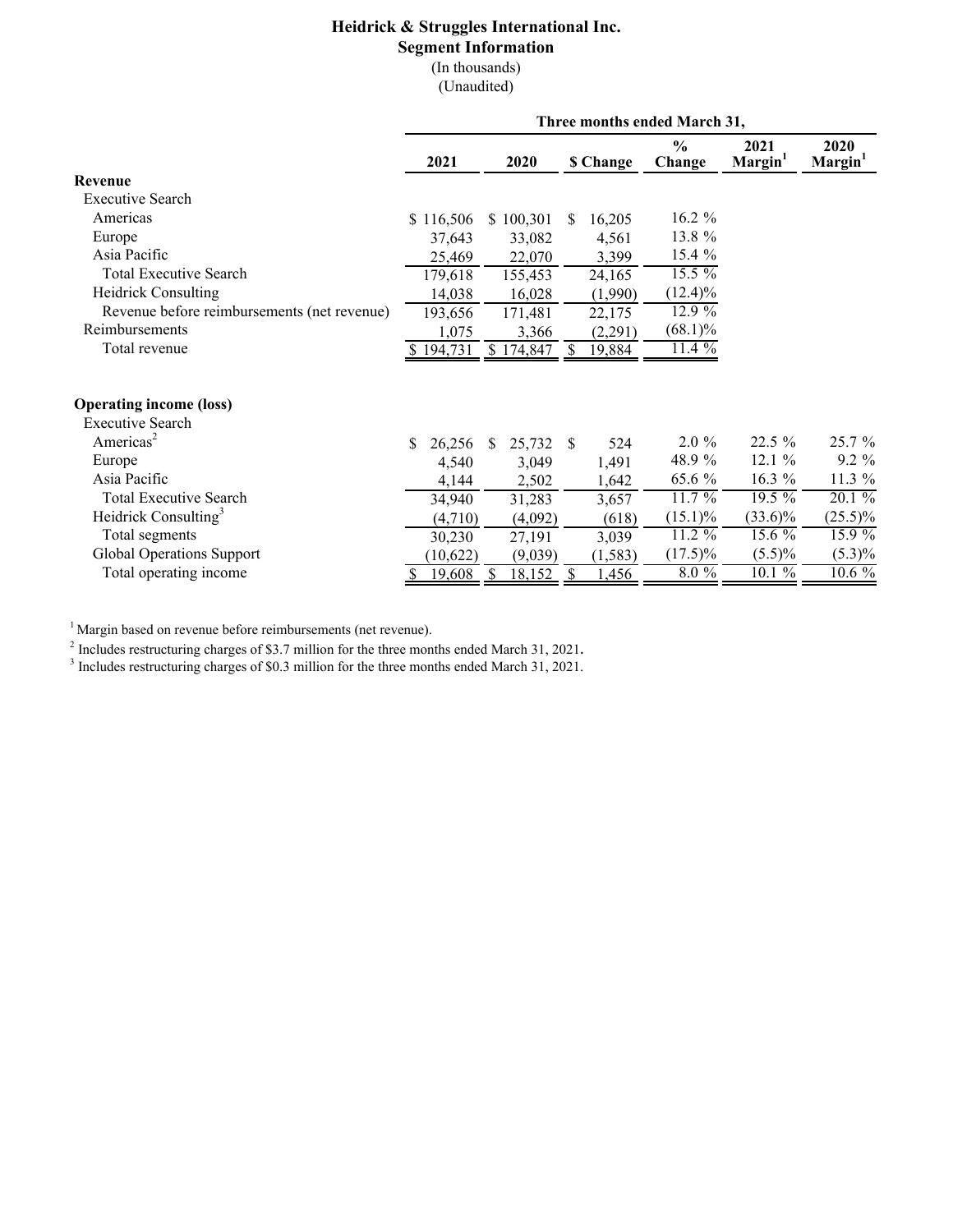# **Heidrick & Struggles International Inc. Reconciliation of Operating Income and Adjusted Operating Income (Non-GAAP)** (In thousands)

(Unaudited)

|                                             | <b>Three Months Ended</b><br>March 31, |    |         |  |  |  |
|---------------------------------------------|----------------------------------------|----|---------|--|--|--|
|                                             | 2021                                   |    | 2020    |  |  |  |
| Revenue before reimbursements (net revenue) | \$<br>193,656                          | \$ | 171,481 |  |  |  |
| <b>Operating income</b>                     | 19,608                                 |    | 18,152  |  |  |  |
| <b>Adjustments</b>                          |                                        |    |         |  |  |  |
| Restructuring charges <sup>1</sup>          | 3,861                                  |    |         |  |  |  |
| Total adjustments                           | 3,861                                  |    |         |  |  |  |
| <b>Adjusted operating income</b>            | 23,469                                 |    | 18,152  |  |  |  |
| Operating margin                            | 10.1%                                  |    | 10.6%   |  |  |  |
| Adjusted operating margin                   | 12.1 %                                 |    | 10.6 %  |  |  |  |

<sup>1</sup> The Company incurred restructuring charges of approximately \$3.9 million across all operating segments for the three months ended March 31, 2021.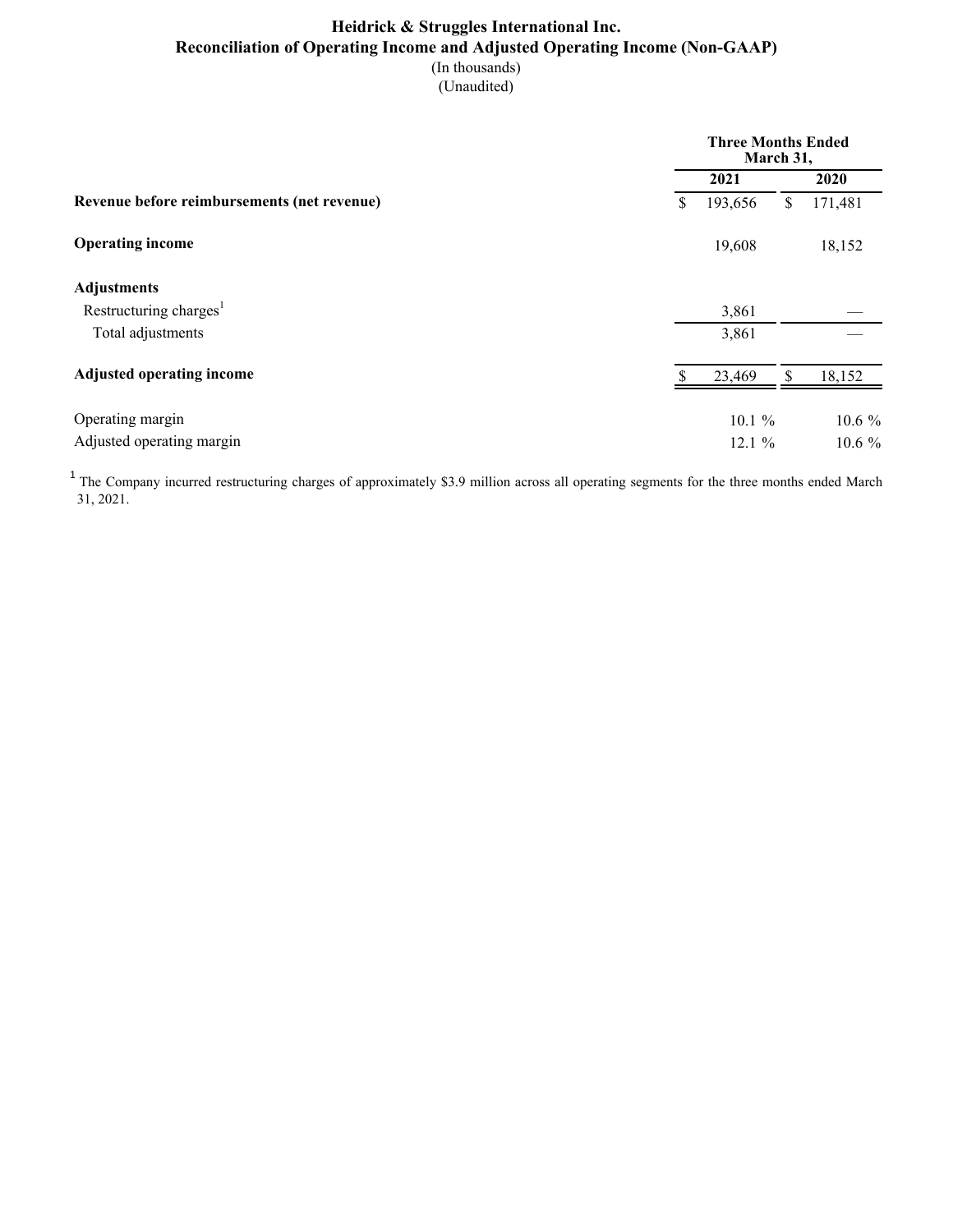# **Heidrick & Struggles International Inc. Reconciliation of Net Income and Adjusted Net Income (Non-GAAP)** (In thousands)

(Unaudited)

|                                                |                                                                       | <b>Three Months Ended</b><br>March 31, |  |        |  |
|------------------------------------------------|-----------------------------------------------------------------------|----------------------------------------|--|--------|--|
|                                                |                                                                       | 2021                                   |  | 2020   |  |
| Net income                                     | \$                                                                    | 14,832 \$                              |  | 8,666  |  |
| <b>Adjustments</b>                             |                                                                       |                                        |  |        |  |
| Restructuring charges, net of tax <sup>1</sup> |                                                                       | 2,574                                  |  |        |  |
| Total adjustments                              |                                                                       | 2,574                                  |  |        |  |
| <b>Adjusted net income</b>                     | \$                                                                    | 17,406 \$                              |  | 8,666  |  |
| Weighted-average common shares outstanding     |                                                                       |                                        |  |        |  |
| <b>Basic</b>                                   |                                                                       | 19,387                                 |  | 19,192 |  |
| Diluted                                        |                                                                       | 20,171                                 |  | 19,776 |  |
| Earnings per common share                      |                                                                       |                                        |  |        |  |
| Basic                                          | $\mathbb{S}% _{t}\left( t\right) \equiv\mathbb{S}_{t}\left( t\right)$ | 0.77S                                  |  | 0.45   |  |
| Diluted                                        | $\mathbb{S}$                                                          | $0.74$ \$                              |  | 0.44   |  |
| Adjusted earnings per common share             |                                                                       |                                        |  |        |  |
| <b>Basic</b>                                   | \$                                                                    | 0.90 S                                 |  | 0.45   |  |
| Diluted                                        | \$                                                                    | $0.86$ \$                              |  | 0.44   |  |

<sup>1</sup> The Company incurred restructuring charges of approximately \$3.9 million across all operating segments for the three months ended March 31, 2021.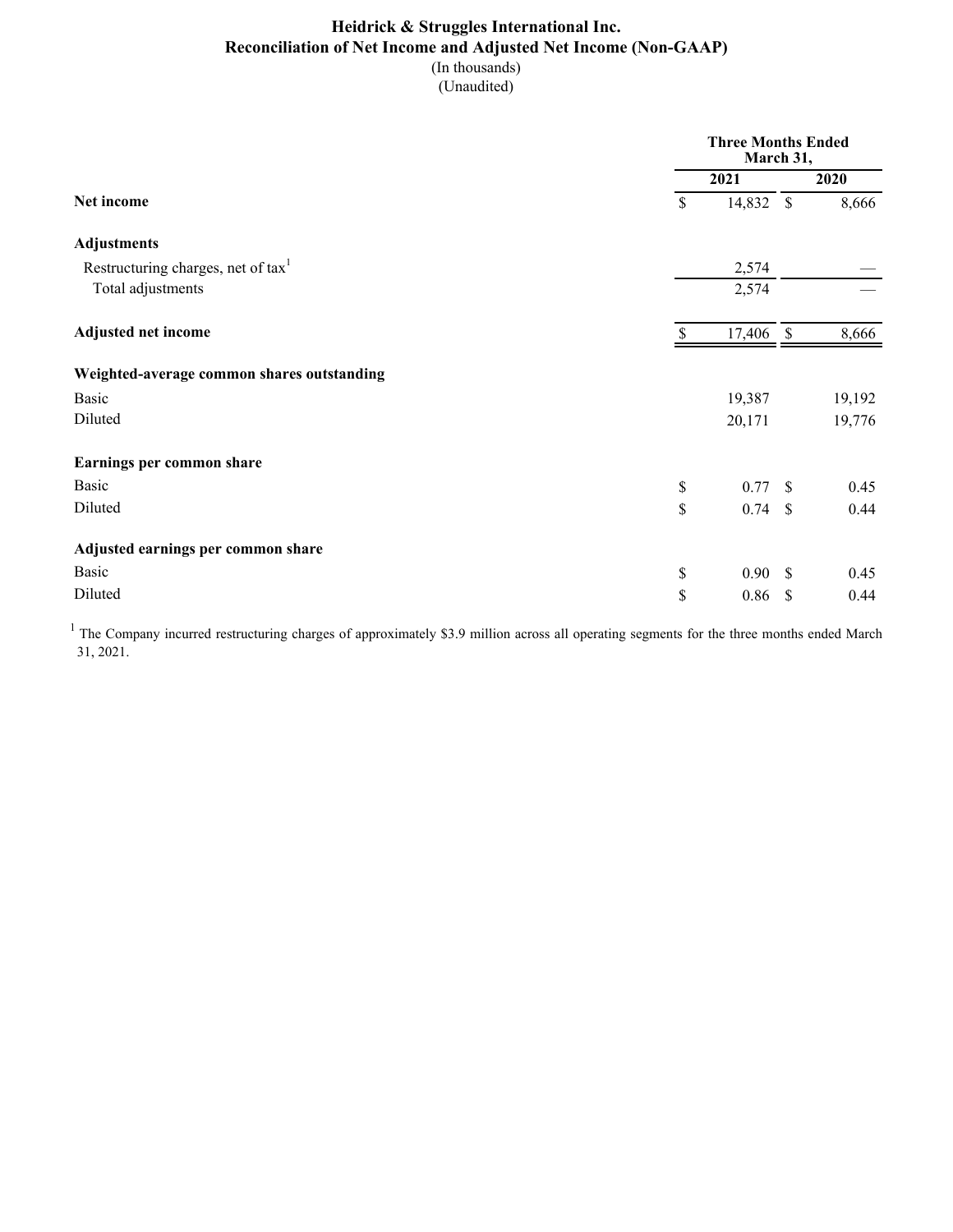# **Heidrick & Struggles International Inc. Condensed Consolidated Balance Sheets** (In thousands)

 $\overline{(Unaudited)}$ 

|                                                    | March 31,<br>2021 |         | December 31,<br>2020      |         |
|----------------------------------------------------|-------------------|---------|---------------------------|---------|
| <b>Current assets</b>                              |                   |         |                           |         |
| Cash and cash equivalents                          | $\mathbb{S}$      | 184,055 | <sup>\$</sup>             | 316,473 |
| Marketable securities                              |                   |         |                           | 19,999  |
| Accounts receivable, net                           |                   | 128,419 |                           | 88,123  |
| Prepaid expenses                                   |                   | 26,600  |                           | 18,956  |
| Other current assets                               |                   | 25,496  |                           | 23,279  |
| Income taxes recoverable                           |                   | 5,205   |                           | 5,856   |
| Total current assets                               |                   | 369,775 |                           | 472,686 |
| <b>Non-current assets</b>                          |                   |         |                           |         |
| Property and equipment, net                        |                   | 22,373  |                           | 23,492  |
| Operating lease right-of-use assets                |                   | 85,318  |                           | 92,671  |
| Assets designated for retirement and pension plans |                   | 13,853  |                           | 14,425  |
| Investments                                        |                   | 33,545  |                           | 31,369  |
| Other non-current assets                           |                   | 27,617  |                           | 24,439  |
| Goodwill                                           |                   | 91,452  |                           | 91,643  |
| Other intangible assets, net                       |                   | 961     |                           | 1,129   |
| Deferred income taxes                              |                   | 35,712  |                           | 35,958  |
| Total non-current assets                           |                   | 310,831 |                           | 315,126 |
| <b>Total assets</b>                                | \$                | 680,606 | \$                        | 787,812 |
| <b>Current liabilities</b>                         |                   |         |                           |         |
| Accounts payable                                   | \$                | 10,149  | \$                        | 8,799   |
| Accrued salaries and benefits                      |                   | 112,830 |                           | 217,908 |
| Deferred revenue                                   |                   | 38,847  |                           | 38,050  |
| Operating lease liabilities                        |                   | 27,947  |                           | 28,984  |
| Other current liabilities                          |                   | 20,114  |                           | 23,311  |
| Income taxes payable                               |                   | 7,383   |                           | 1,186   |
| Total current liabilities                          |                   | 217,270 |                           | 318,238 |
| <b>Non-current liabilities</b>                     |                   |         |                           |         |
| Accrued salaries and benefits                      |                   | 44,301  |                           | 56,925  |
| Retirement and pension plans                       |                   | 54,826  |                           | 53,496  |
| Operating lease liabilities                        |                   | 81,536  |                           | 86,816  |
| Other non-current liabilities                      |                   | 4,103   |                           | 4,735   |
| Total non-current liabilities                      |                   | 184,766 |                           | 201,972 |
| <b>Total liabilities</b>                           |                   | 402,036 |                           | 520,210 |
| <b>Stockholders' equity</b>                        |                   | 278,570 |                           | 267,602 |
| Total liabilities and stockholders' equity         | \$                | 680,606 | $\boldsymbol{\mathsf{S}}$ | 787,812 |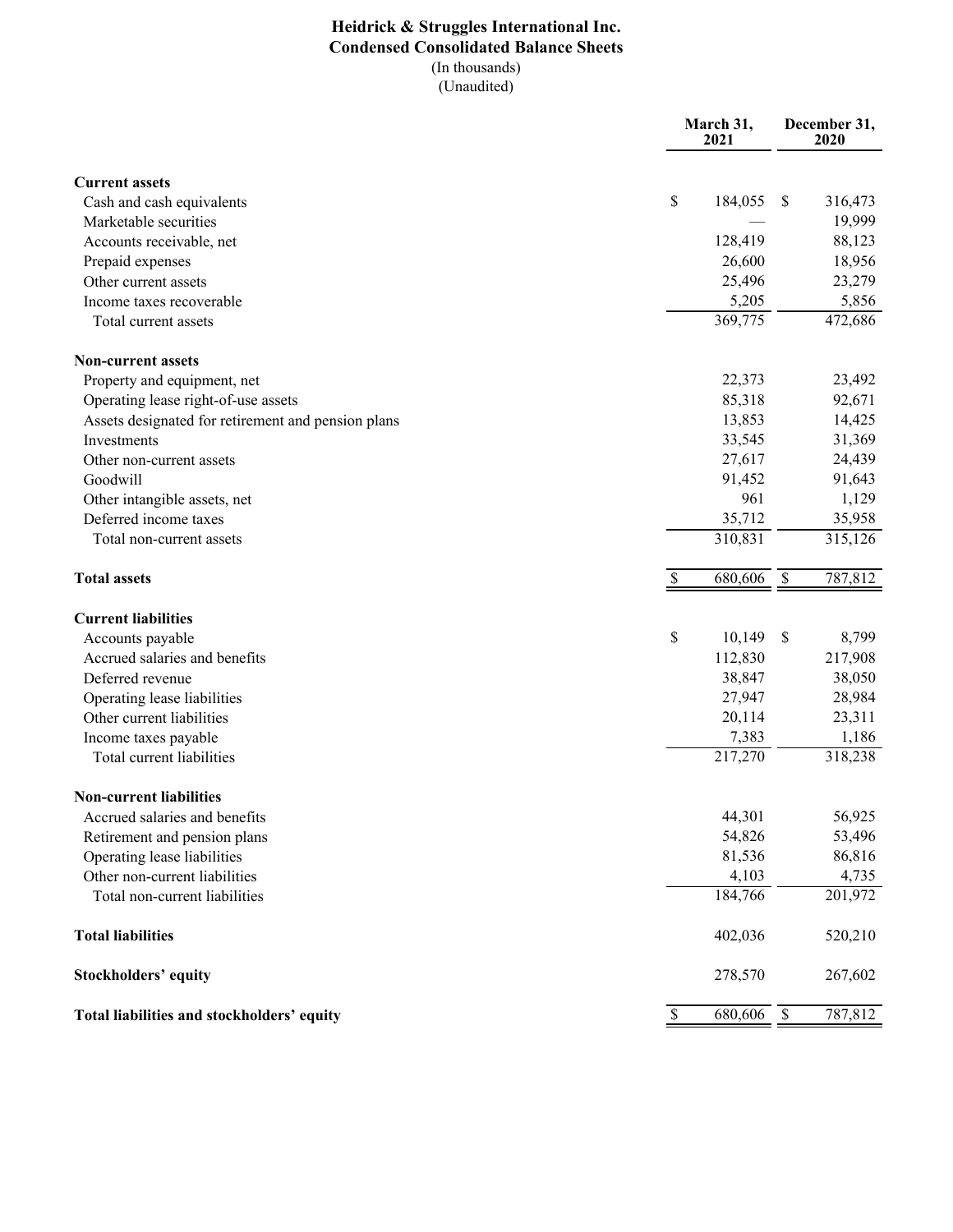## **Heidrick & Struggles International Inc. Consolidated Statements of Cash Flows** (In thousands)  $\overline{(Unaudited)}$

|                                                                                    | <b>Three Months Ended</b><br>March 31, |                         |      |              |
|------------------------------------------------------------------------------------|----------------------------------------|-------------------------|------|--------------|
|                                                                                    |                                        | 2021                    |      | 2020         |
| <b>Cash flows - operating activities</b>                                           |                                        |                         |      |              |
| Net income                                                                         | \$                                     | 14,832                  | - \$ | 8,666        |
| Adjustments to reconcile net income to net cash used in operating activities:      |                                        |                         |      |              |
| Depreciation and amortization                                                      |                                        | 6,068                   |      | 2,337        |
| Deferred income taxes                                                              |                                        | (495)                   |      | 110          |
| Stock-based compensation expense                                                   |                                        | 2,991                   |      | 2,614        |
| Gain on marketable securities                                                      |                                        | (1)                     |      | (111)        |
| Loss on disposal of property and equipment                                         |                                        | 21                      |      | $\mathbf{1}$ |
| Changes in assets and liabilities:                                                 |                                        |                         |      |              |
| Accounts receivable                                                                |                                        | (41,209)                |      | (24, 656)    |
| Accounts payable                                                                   |                                        | 1,365                   |      | 1,897        |
| Accrued expenses                                                                   |                                        | (116,327)               |      | (147, 265)   |
| Restructuring accrual                                                              |                                        | (2,902)                 |      | (138)        |
| Deferred revenue                                                                   |                                        | 963                     |      | 837          |
| Income taxes recoverable and payable, net                                          |                                        | 6,819                   |      | 4,082        |
| Retirement and pension plan assets and liabilities                                 |                                        | 1,235                   |      | 2,033        |
| Prepaid expenses                                                                   |                                        | (7,894)                 |      | (6, 566)     |
| Other assets and liabilities, net                                                  |                                        | (8,037)                 |      | (9, 441)     |
| Net cash used in operating activities                                              |                                        | (142, 571)              |      | (165, 600)   |
| <b>Cash flows - investing activities</b>                                           |                                        |                         |      |              |
| Capital expenditures                                                               |                                        | (945)                   |      | (1,753)      |
| Purchases of marketable securities and investments                                 |                                        | (1, 354)                |      | (2,125)      |
| Proceeds from sales of marketable securities and investments                       |                                        | 20,153                  |      | 61,395       |
| Net cash provided by investing activities                                          |                                        | 17,854                  |      | 57,517       |
| <b>Cash flows - financing activities</b>                                           |                                        |                         |      |              |
| Proceeds from line of credit                                                       |                                        |                         |      | 100,000      |
| Cash dividends paid                                                                |                                        | (3,072)                 |      | (3,002)      |
| Payment of employee tax withholdings on equity transactions                        |                                        | (3,090)                 |      | (1, 550)     |
| Acquisition earnout payments                                                       |                                        |                         |      | (2,788)      |
| Net cash (used in) provided by financing activities                                |                                        | (6,162)                 |      | 92,660       |
| Effect of exchange rate fluctuations on cash, cash equivalents and restricted cash |                                        | (1, 539)                |      | (5,296)      |
| Net decrease in cash, cash equivalents and restricted cash                         |                                        | (132, 418)              |      | (20, 719)    |
| Cash, cash equivalents and restricted cash at beginning of period                  |                                        | 316,489                 |      | 271,719      |
| Cash, cash equivalents and restricted cash at end of period                        | $\overline{\mathcal{S}}$               | $\overline{184,071}$ \$ |      | 251,000      |